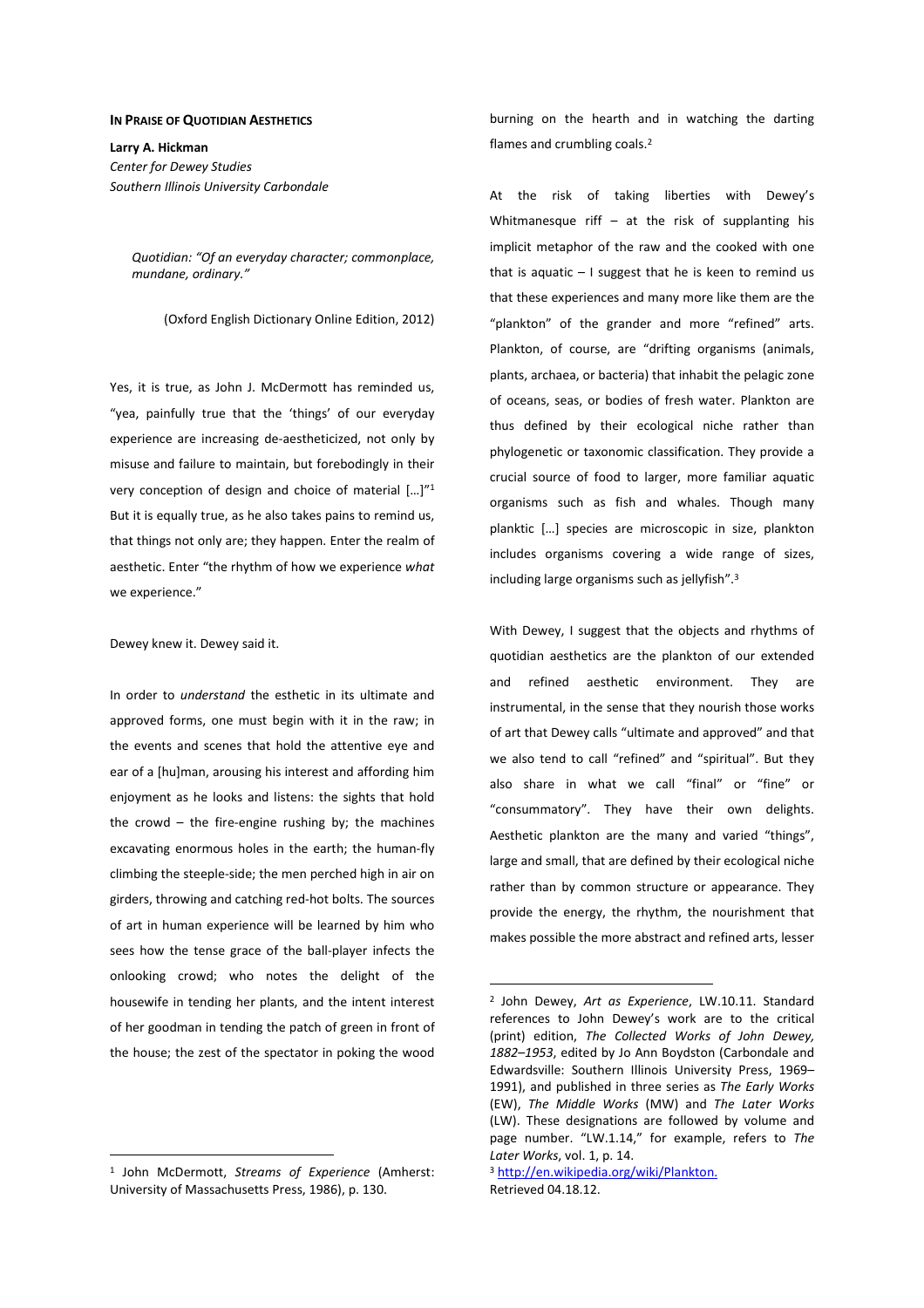as well as greater. Put another way, they can be instrumental to larger and more comprehensive aesthetic productions. But they also have their own delights, and they provide the kind of raw enjoyment that Dewey mentions: the giant earth moving machine, the tense grace of the ball-player, the zest of the spectator in poking the wood burning on the hearth. They are both consummatory and instrumental to the development of further aesthetic meanings.

The street sounds and cries of vendors that inspire the work of Mexican jazz pianist Hector Infanzon. The folk melodies and rhythms that stimulated the Hungarian Dances of Brahms and the Slavonic Dances of Dvořák. The speech rhythms of Missouri backwoods and Mississippi river bottoms that motivate and populate Mark Twain's seminal novels *Huck Finn* and *Tom Sawyer*, those works themselves ultimately resonating in the work of writers such as William Faulkner. We sometimes say that it is the mark of a successful artist to take the vulgar, the banal, the quotidian, and refine it, and then refine it still further until it becomes "real art", "fine art". Each of those quotidian things – the street cries, the folk dances, the backwoods speech patterns – is instrumental. But those things are also what they are because of something final, fine. They are the source of immediate aesthetic enjoyment.

So it is here that we must take special care. We must take care, as Dewey tells us, to avoid a "conception of art that 'spiritualizes' it out of connection with the objects of concrete experience". What we require instead is a conception of art, he says, that "discloses the way in which these works idealize qualities found in common experience".<sup>4</sup> What we need is a conception of art that recognizes that even humble quotidian objects and events have aesthetic qualities and that they, too, can be the source of experiences that are consummatory as well as instrumental.

We call the sonnet sublime and spiritual, for example, but dismiss the button as banal and boring. Historian Lynn White, Jr. cheerfully admits that "it is doubtful whether the chilly 13<sup>th</sup> century Northerner who invented the button could have invented the sonnet then being produced by his contemporaries in Sicily". "But," he quickly adds, "it is equally doubtful whether the type of talent required to invent the rhythmic and phonic relationships of the sonnet pattern is the type of talent needed to perceive the spatial relationships of button and buttonhole."<sup>5</sup>

Despite thousands of years of brilliant technical innovations, for example, painstakingly documented in Joseph Needham's monumental work *Science and Civilization in China*, the Chinese never invented the button and button hole – more properly, the button*hold* – nor did they adopt their use when Portuguese missionaries arrived in the 16<sup>th</sup> century. The Japanese, on the other hand, were so delighted with that humble object that they not only adopted it, but took over the Portuguese name.<sup>6</sup>

Shall we speculate on which of these inventions is the finer, the more spiritual, and the more capable of consummatory experience? The button we call commonplace, mundane, ordinary, and quotidian. The sonnet we know as a "dialectical construct which allows the poet to examine the nature and ramifications of two usually contrastive ideas, emotions, states of mind, beliefs, actions, events, images, etc., by juxtaposing the two against each other, and possibly resolving or just revealing the tensions created and operative between the two."<sup>7</sup> The sonnet we call "fine" and "spiritual". But White insists that we take account of the aesthetic

 $\overline{a}$ 

Retrieved 4.18.12.

6 Joseph Needham, *Science and Civilization in China* (Cambridge: Cambridge University Press, 2009). 7 Nelson Miller, "Basic Sonnet Forms", http://www.sonnets.org/basicforms.htm.

123

4 LW.10.17.

<sup>5</sup> Lynn White, *Dynamo and Virgin Reconsidered* (Cambridge: The MIT Press, 1968), p. 130.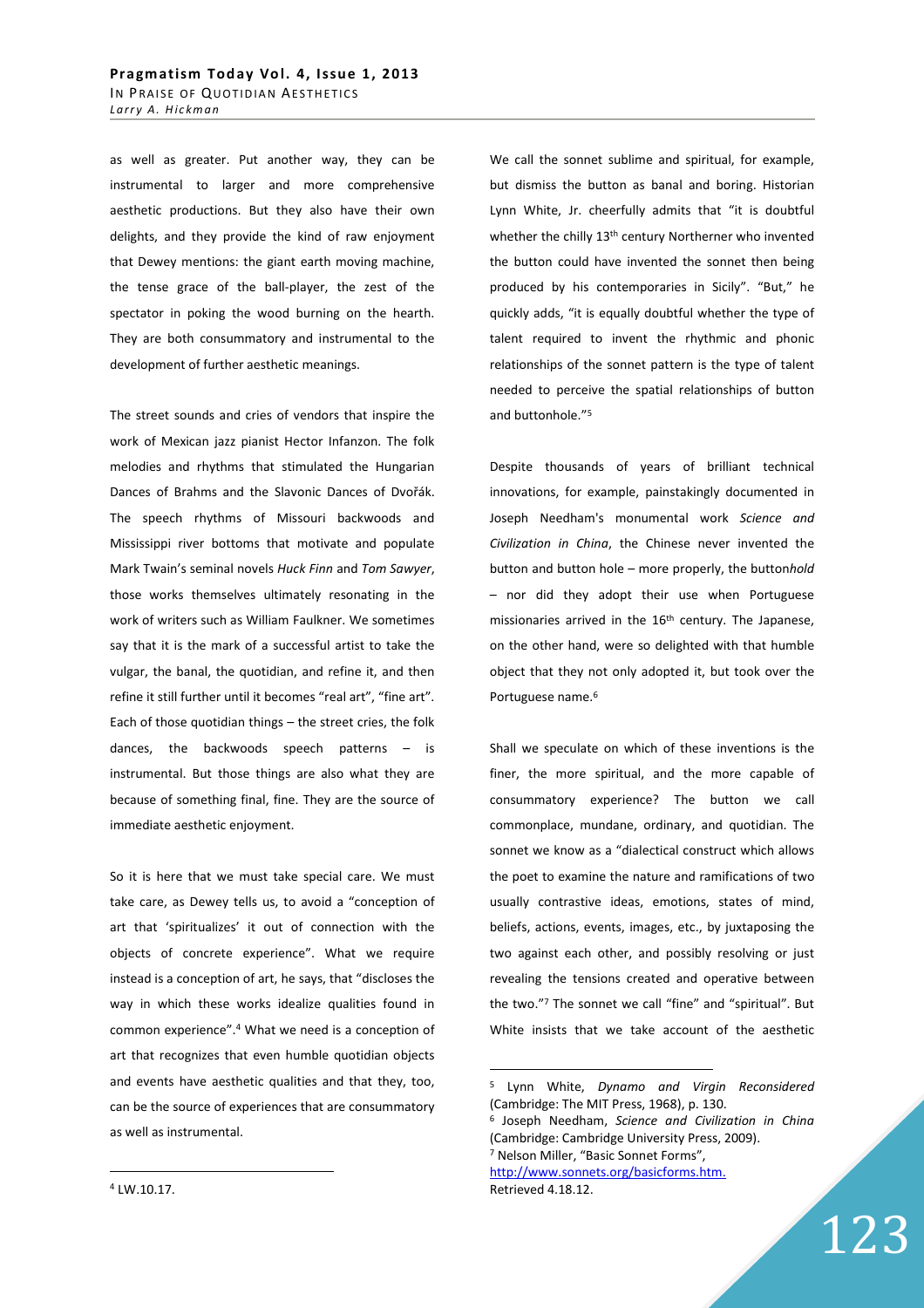qualities of the button – consummatory as well as instrumental: "The billion or more mothers who, since the thirteenth century, have buttoned their children snugly against winter weather might perceive as much spirituality in the button as in the sonnet and feel more personal gratitude to the inventor of the former than of the latter."<sup>8</sup> There is perhaps no better example than the humble button of the interpenetration of the instrumental and the fine, or final, in quotidian aesthetics.

It was in this vein that Dewey refused to accept the received distinctions between those arts we refer to as "fine" and those that we call "useful", or "technological". He thought that what matters instead is the "degree of completeness of living in the experience of making and of perceiving that makes the difference between what is fine or esthetic in art and what is not."<sup>9</sup> The real issue involves expansion of the meanings of life in ways that contribute to their continuing enrichment.

Dewey did not shy from providing a definition of art that incorporates this idea. Art, he wrote, is

a process of production in which natural materials are re-shaped in a projection toward consummatory fulfillment through regulation of trains of events that occur in a less regulated way on lower levels of nature. Art is "fine" in the degree in which ends, the final termini, of natural processes are dominant and conspicuously enjoyed. All art is instrumental in its use of techniques and tools. It is shown that normal artistic experience involves bringing to a better balance than is found elsewhere in either nature or experience the consummatory and instrumental phases of events. Art thus represents the culminating event of nature as well as the climax of experience.<sup>10</sup>

It has been a source of scandal among some partisans of the "fine" arts, such as Lewis Mumford, that Dewey compared the emergence of works of art out of ordinary

124

 $\overline{a}$ 

experiences to the invention and development of tools and techniques, that is, to the refining of raw materials into valuable products. To Mumford and others this has seemed unworthy, and perhaps even "an actual attempt to reduce works of art to the status of articles manufactured for commercial purposes."<sup>11</sup>

In *The Golden Day*, for example, Mumford characterized Dewey's approach to aesthetic experience as surrendering to a type of "industrial utilitarianism'. He charged Dewey with being "bound up with a certain democratic indiscriminateness in his personal standards: a Goodyear and a Morse seem to him as high in the scale of human development as a Whitman and a Tolstoi: a rubber raincoat is perhaps a finer contribution to human life than 'Wind, Rain, Speed.' What indeed is his justification for art?"<sup>12</sup>

Mumford was particularly offended by Dewey's remark that "fine art *consciously* undertaken as such is peculiarly instrumental in quality. It is a device in experimentation carried on for the sake of education. It exists for the sake of a specialized use, use being a new training of modes of perception. The creators of such works of art are entitled, when successful, to the gratitude that we give to inventors of microscopes and microphones; in the end, they open new objects to be observed and enjoyed". It is telling, however, that Mumford ignored the sentence that followed the quoted passage: "This is a genuine service;" Dewey continued, "but only an age of combined confusion and conceit will arrogate to works that perform this special utility the exclusive name of fine art."<sup>13</sup>

There is something deeply ironic about the examples that Mumford deploys to attack Dewey's affection for

<sup>8</sup> White, *Dynamo and Virgin Reconsidered*, p. 130. <sup>9</sup> LW.10.34. <sup>10</sup> LW.1.9.

<sup>11</sup> LW.10.17–18.

<sup>12</sup> Lewis Mumford, *The Golden Day* (New York: Boni and Liveright, 1926), p. 262. Reference is to J. M. W. Turner's painting "Rain, Steam, and Speed". 13 LW.1.293.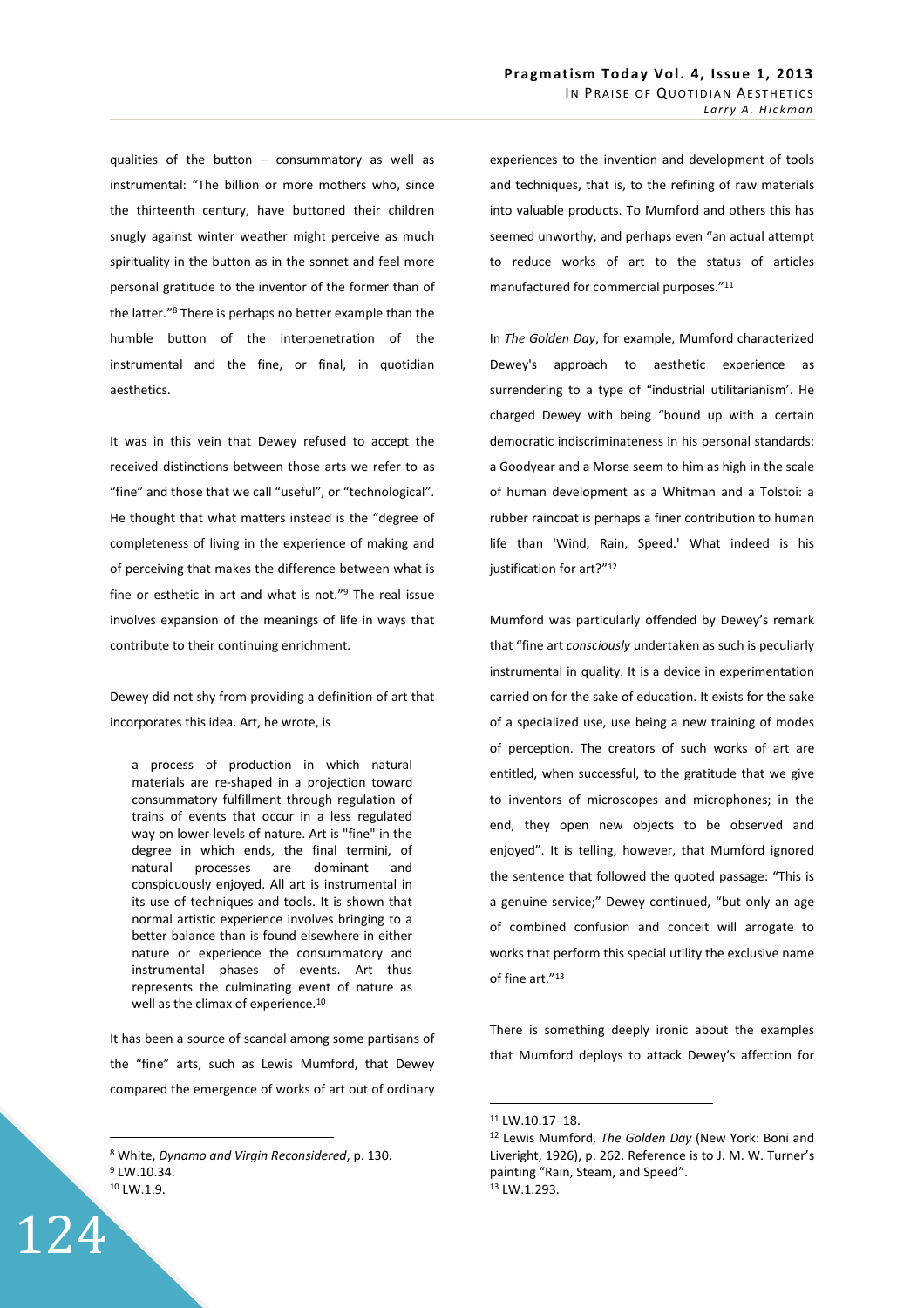the quotidian. A first irony is that Mumford was one of the 20<sup>th</sup> century's great historians of technology. His magisterial work *Technics and Civilization,* for example,<sup>14</sup> is replete with examples of technical objects. A second irony is his reference to J. M. W. Turner's painting "Wind, Rain, and Speed' (also known as "Rain, Steam and Speed – The Great Western Railway"). Turner's painting in fact depicts – "celebrates" may not be too strong a word  $-$  the advance of a great railway locomotive of the Western Express crossing the Maidenhead Railway Bridge over the Thames during a thunderstorm. In Turner's painting the forces of nature and technical production are fused into one magnificent visual display. This tribute to the meeting of nature and industry is the late-career work of a great landscape painter.

Here are the interpretive notes of one perceptive critic: "The lesson of Rain, Steam and Speed is that speed – mechanical motion and its action on the flesh – unlike the tectonic and meteorological forces of the Romantic landscape, cannot be 'represented'. By an irony of History and the unique genius of an old man, it was given to one of the creators of the 'Romantic landscape' to understand this. In the 'Romantic landscape,' the elements – wind, fire, water, earth – were the actors. Speed is not an 'actor' on the scenery of nature, but a force organizing its perception. What we, today, call 'the environment' is perhaps the landscape seen through the looking glass of speed by the successive generations which came and passed since Turner painted a train. Or better: 'speed' – the vision of nature through a vehicle's window – changed people's gaze."<sup>15</sup> Turner's painting thus celebrates the very sort of object that Mumford dismisses as inferior to the "fine' arts: the speeding train

 $\overline{a}$ 

and the technical expertise that went into its development.

For his part, Dewey simply registered Mumford's complaint and remained unapologetic. Deflecting the charge of "instrumental utilitarianism", he deployed a move that his readers encounter frequently. He distinguished what is experienced, what is valued, from those experiences to which intelligence and emotion have contributed structure, or put another way, what has been enriched and secured through processes of evaluation. "Flowers," he wrote, "can be enjoyed without knowing about the interactions of soil, air, moisture, and seeds of which they are the result. But they cannot be understood without taking just these interactions into account  $-$  and theory is a matter of understanding."<sup>16</sup> Here you have it. Flowers provide aesthetic enjoyment that is fine or final in the sense that nothing more is required. But they are also instrumental to further, enhanced aesthetic enjoyment once their context is understood and taken into account.

Depending on one's location, locomotives may be quotidian. But they are not humble. They may be experienced as both instrumental to travel and as consummatory to those who have a profound appreciative eye for beauties of mechanical objects in general and more particularly for the magnificence of the "iron horse."

Other objects, however, present themselves to us as both quotidian *and* humble. The candle, a source of domestic light that has a much longer history than that of the electric bulb, is one such object. Lighted candles have their own delights, and in that sense their appreciation is final, or consummatory. But they are also instrumental to lighting otherwise dark spaces, and also, perhaps, to romantic evenings. The immediate delight of candles is thus one thing, but an appreciation of their

<sup>14</sup> Lewis Mumford, *Technics and Civilization* (New York: Harcourt, Brace & World, Inc., 1967). <sup>15</sup> Jean Robert, "Rain Steam and Speed and the New Scopic Regime", <http://www.pudel.uni-

bremen.de/pdf/robert88Ra.pdf>, retrieved 04.26.2012.

<sup>16</sup> LW.10.18.